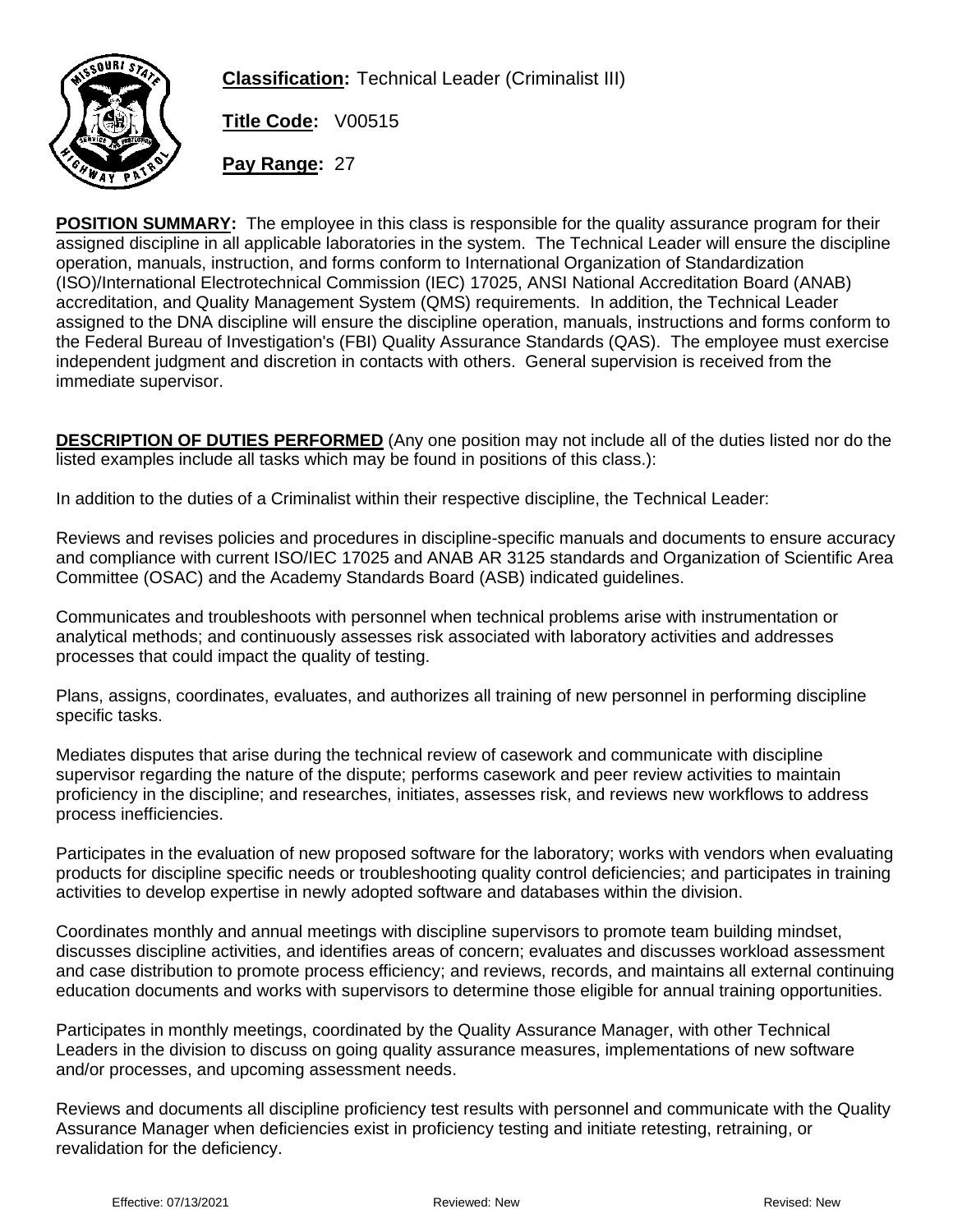## **Classification:** Technical Leader (Criminalist III) **Page 2** Page 2

Initiates, researches, authorizes, and assigns newly validated methods; and reviews all methods utilized by the discipline to ensure they are fully validated and that all personnel are competent, proficient, and authorized to perform the required tasks.

Plans, schedules, and performs annual audits of the discipline at the direction of the Quality Assurance Manager; provides annual proficiency test order to the Quality Assurance Manager; and creates, maintains, and disseminates a proficiency testing schedule for each assessment cycle to ensure all discipline personnel maintain proficient status; and coordinates and plans all discipline specific activities during assessment to ensure all documentation is available to the Quality Assurance Manager.

Evaluates case intake for sub-disciplines activities for cost effectiveness and communicate any changes in testing workflows to impacted personnel; and works with the division staff to ensure continuity of service contracts and critical supply contracts for the discipline.

Investigates and documents all nonconformities, and when necessary, communicates them to the Quality Assurance Manager and addresses any corrective action necessary to ensure the quality of the testing.

Educates and serves as a liaison with laboratory personnel, other divisions, and other agencies regarding the testing capabilities within the discipline.

Reviews all testimony monitoring forms, and initiates retraining if necessary when deficiencies are identified.

Communicates changes in discipline testing to the Quality Assurance Manager, to include stopping case work due to pending corrective action, a need for further training, additional validation, or due to bringing new testing methods online.

Researches, proposes, and writes specifications for new instrumentation for the discipline.

Reviews proposed legislation with laboratory manager to evaluate the impact of new legislation on the discipline and complete associated fiscal notes.

Performs job-related travel, as needed.

Performs other related duties as assigned.

**REQUIRED KNOWLEDGE, SKILLS, AND ABILITIES:** In addition to the knowledge, skills, and abilities of a Criminalist within their respective discipline, the Technical leader must have:

Extensive knowledge of the scientific discipline.

Extensive knowledge of the procedures and methods used in the forensic analysis of submitted samples.

Extensive knowledge and practice of the safety rules and procedures associated with laboratory equipment and chemicals.

Extensive knowledge of the compilation and preparation of evidence for presentation in court and the role of an expert witness in legal proceedings.

Extensive knowledge of quality control procedures, proficiency testing, and competency tests.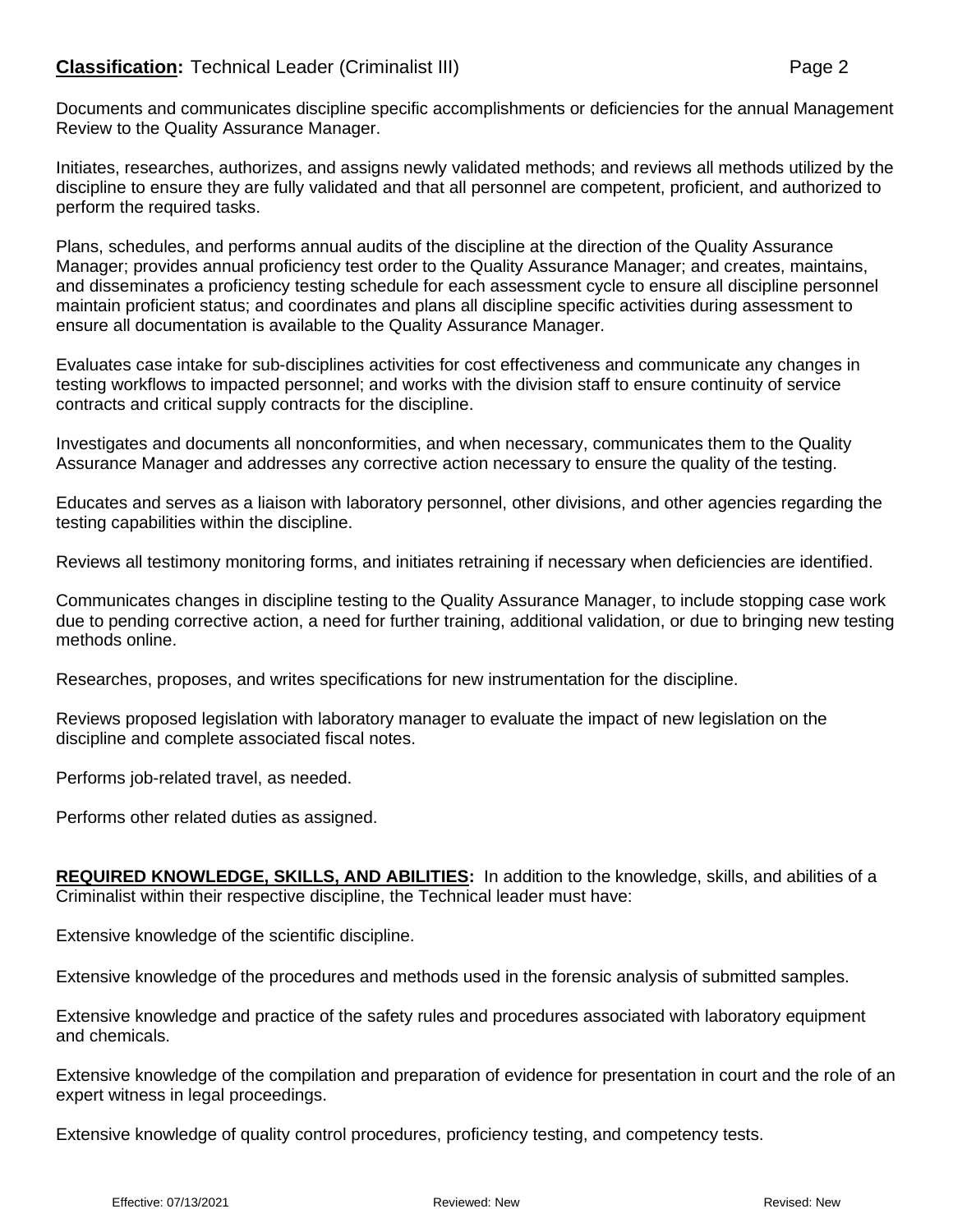## **Classification:** Technical Leader (Criminalist III) **Page 3**

Thorough knowledge of the accreditation program, to include ISO/IEC 17025, ANAB AR 3125 standards and OSAC and ASB indicated guidelines.

General knowledge of the principles of supervision.

Knowledge of the processes used to conduct periodic laboratory evidence inventories, as well as the documentation and correction of discrepancies.

Knowledge of the principles of laboratory quality control/quality assurance.

Knowledge of the scientifically acceptable procedures used in the calibration of instrumentation and procedures used to define, detect, and document technical problems.

Knowledge of the acceptable manner in which forensic science testimony should be presented and the ethical standards expected of forensic scientists.

Ability to perform work in accordance with prescribed procedures, makes accurate observations of test results, and prepare accurate records and reports.

Ability to prepare accreditation documentation.

Ability to organize and coordinate quality assurance audits of each functional area of the laboratory system.

Ability to gather, assemble, correlate, and analyze information critical to the respective discipline.

Ability to prepare, administer, and track internal and external proficiency tests.

Ability to determine current state-of-the-art techniques and testing protocols performed by forensic laboratories.

Ability to handle several projects simultaneously.

Ability to review and revise manuals.

Ability to develop methods and/or techniques to upgrade laboratory capability.

Ability to transport tools, equipment, and evidence.

Ability to distinguish colors necessary to perform laboratory tests.

Ability to analyze recognize and identify minute details.

Ability to properly use laboratory equipment, computer and photography equipment, and chemicals.

Ability to perform job-related travel (e.g., appearing in court, observing crime scene investigations, attending training meetings and seminars.).

Ability to work with material that may be of a sexual nature relating to criminal activity (e.g., written material, photographs, and/or verbal language).

Ability to work with potentially hazardous materials as detailed in the description of duties.

Ability to train others in the relevant discipline.

Ability to review the work of others and provide constructive criticism.